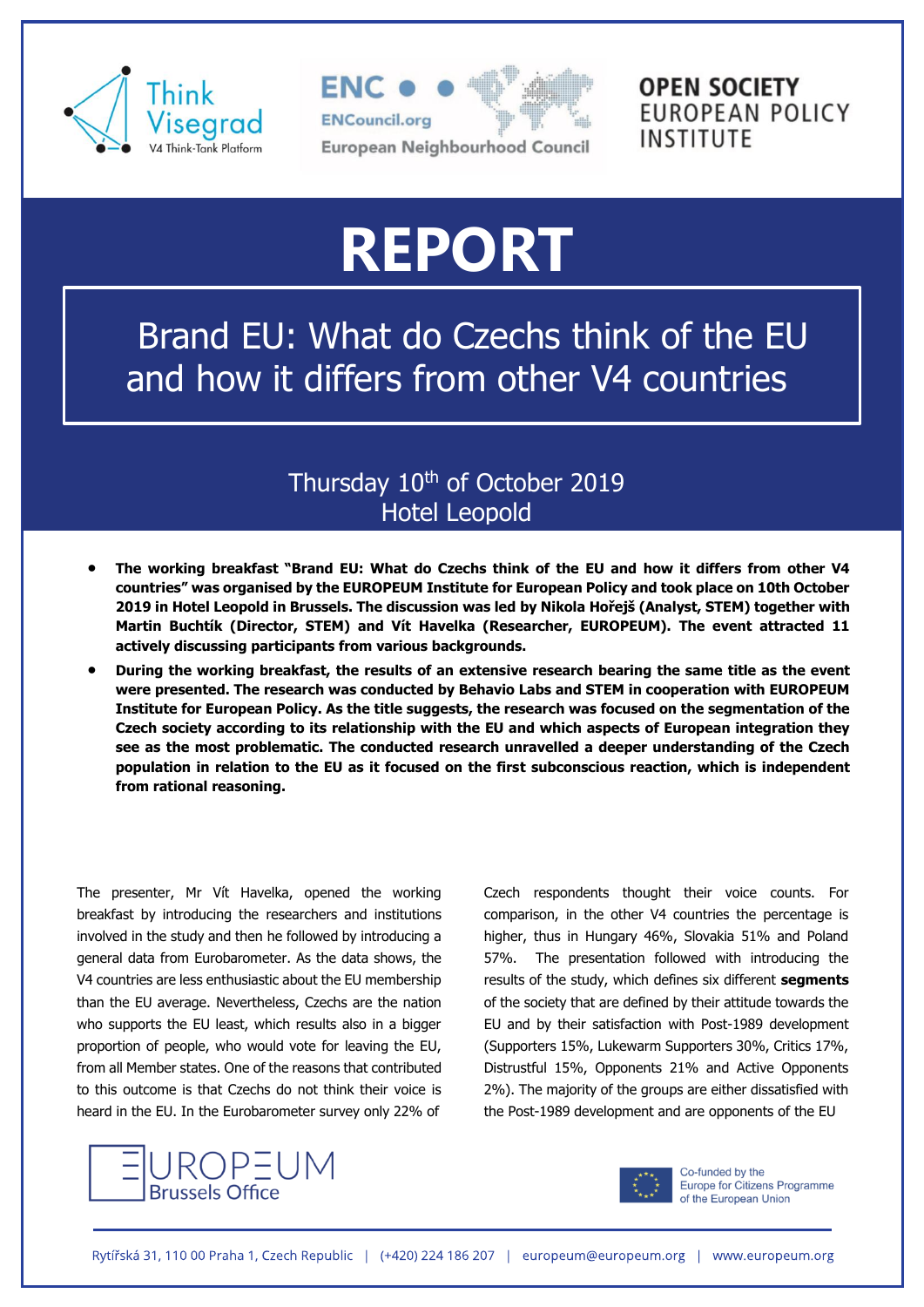



## **OPEN SOCIETY** *EUROPEAN POLICY* **INSTITUTE**

(Opponents and Distrustful) or are positive and are supporting or somewhat supporting the EU (Supporters, Lukewarm Supporters). Whereas a distinguish part of the Czech population is actually satisfied with Post-1989 development but have a critical stance towards the EU (Critics). The last group of Active Opponents is represented by 2% of the population and are very critical towards the EU and are very actively involved.

When the researchers were asking respondents about the Czech **geopolitical position** and what are their associations towards other regions of Europe, from all European regions, Central Europe received the most positive emotion, which is followed by Southern Europe and Scandinavia. The least favourite emotion belonged to Eastern Europe. Despite the fact that Western Europe scored in overall relatively low, among the pro-European segments of society is more attractive. Whereas Eastern Europe has not been found even popular among the critical segment of the society.

The **general perception** and share of votes supporting the EU membership has been changing over the course of last two decades. The support was highest before the Financial crisis of 2008 hit. In the aftermath the support gradually decreased to the lowest point of the years 2015 and 2016, when the refugee/migration crisis took place. After that and after the British referendum about exiting the EU, the general support has been slowly increasing up till now. According to the researchers from STEM, the increase has been more caused by the positive economic development of recent years rather than external factors such as Brexit.

In comparison to other countries or international organisations, the "**EU as a brand**" is not high on the list for Czech population. It scores somewhere between the USA and Russia. On top of the list of positive brands, Czechs placed their own country with overall perception counting roughly 70%, followed by Visegrád 50% and NATO 39%. Only Russia 22% and China 17% scored lower than the EU. One of the most interesting results of the study is that Czech population love Europe per se. Even the opponents of the



EU like Europe. In overall, 71% of the respondents are proud to be European and 72% thinks that to live in Europe is an advantage. Why do Czechs like Europe but do not like the EU? According to the study, Czechs do not know the basics about the EU. A vast majority (60%) do not know that Czechs are represented by ministers or the Prime Minister in the Council. Czechs also do not know the differences between the European Council, the Commission and the Council of the European Union as well as Brussels and the EU fall generally into one same category. The positive associations with the EU are lacking whereas worsen emotions are widely spread. A large number of respondents answered that the EU "tackles trivial issues", "complicates" or is "difficult to understand".

**What do we want from the EU?** In a more detailed questionnaire about leaving the EU, it results show that the situation is more complex. Only around 11% of respondents demands immediate departure, whereas 54% respondents think that changes are needed but the Czech Republic should definitely stay in the EU. Only 7% of Czech population think that the EU works and there is no need to reform. The researchers have also asked what are the categories that Czechs want from the EU. Among those answered were mostly security and defence and secondly, defending quality of life - like high quality food, clean air, healthy water and high quality of medicine.

At the end of the presentation were given **recommendations** on communication surrounding the EU. This included focusing on big issues and leaving out small advantages like studying abroad - overall it is not for everyone. The researches also recommended to use and develop right labelling - according to study most people do not want to exit the EU immediately, but they want to reform it. Perhaps, such a group should be called in the public sphere as reformers. For the EU supporters have been recommended not to act superior towards the opponents and any other. Lastly, grand plans and vision for the future should be present while talking about the EU.



Co-funded by the Europe for Citizens Programme of the European Union